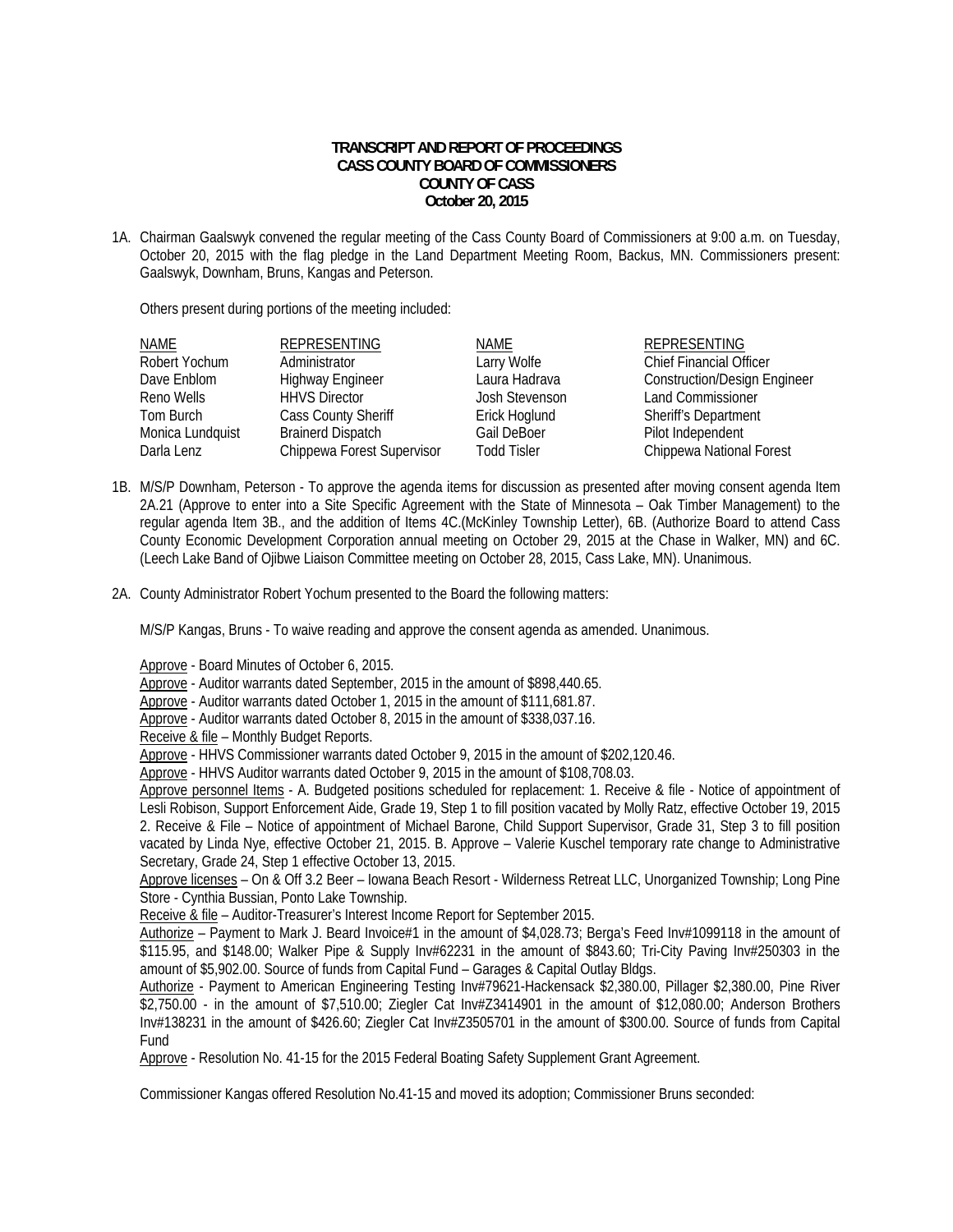BE IT RESOLVED that the Cass County Board of Commissioners hereby approves the Federal Boat Safety Supplement Grant Agreement for a total amount of \$7,548.00 (SWIFT No. 101279, PO# 3000085299, CFDA# 97.012) with the State of Minnesota Department of Natural Resources, and authorizes signatures of the Chairman, Auditor or Administrator and Sheriff to execute the Agreement.

Resolution No. 41-15 was adopted by majority vote: Ayes: Gaalswyk, Bruns, Downham, Kangas, Peterson. Nays: None.

Approve - Request to facilitate a wedding on recently constructed bridge on CR# 120.

Receive & file - Letters of appreciation from Fairview Township to Sheriff Tom Burch & Highway Engineer David Enblom. Authorize – Kris Lyytinen to sign the Federal Excise Tax Exemption Certificate for Nuss Truck equipment.

Refer – Family Center Service Agreement to Citizen Budget Committee.

 Approve – 2016-2017 MFIP Biennial Service Agreement for the purpose of providing information about services and strategies intended to meet program measures with the goal of increasing economic stability of low income families using the Minnesota Family Investment Program (MFIP).

Approve – Appointments of Commissioner Neal Gaalswyk as voting delegate and Jamie Richter as alternate to the State Community Health Services Advisory Committee.

Approve – Cass County Land Department buildings snow plowing to Kurt Sawyer not to exceed \$85.00 per hour

| Kurt Sawyer      | $=$ \$85.00 per hour  |
|------------------|-----------------------|
| Young Excavating | $=$ \$150.00 per hour |
| Mike Prososki    | $=$ \$175.00 per hour |

- 3A. Land Commissioner Josh Stevenson reported that the Land Department has received notice from the MNDNR that all Cass County sites have been removed from the proposed mineral lease sale. The sites were removed after comments from the public and discussions with potential bidders. No action necessary.
- 3B. Land Commissioner Josh Stevenson recommends to enter into a site specific agreement with the State of Minnesota for oak timber management in Inguadona, Remer, Slater, Rogers, and Unorganized 5 Townships. This agreement will allow the State of MN to thin oak stands on County Administered Land until November 19, 2019. The State of MN will incur all costs associated with this activity.

 M/S/P Downham, Peterson – To approve entering into an agreement with the State of Minnesota for oak timber management in Inguadona, Remer, Slater, Rogers, and Unorganized 5 Townships on County Administered Land until November 19, 2019. Unanimous.

 4A. Sheriff Tom Burch informed the Board of the expansion of County search & rescue programs by the addition of volunteers from the ATV Woodtick Wheelers Club. Mr. Burch reported that the club has received a grant from Polaris in the amount of \$7,000.00 to update outdated equipment needed for the program including a rescue UTV bed insert.

 M/S/P Kangas, Bruns – To approve matching the grant from Polaris up to \$7,000.00 using fund balance in Recreation Account (71.645) to update search and rescue equipment including a rescue UTV bed insert. Unanimous.

4B. Mr. Burch discussed the need to expand the jail contract with the Crow Wing County for an additional 20 jail beds (from 40 beds to 60 beds).

 M/S/P Downham, Kangas – To authorize Sheriff Tom Burch to initiate contract negotiations with the Counties of Crow Wing & Morrison for additional inmate beds. Unanimous.

4C. Commissioner Jeff Peterson presented a letter from McKinley Township Board commending the County Board, Sheriff's Office, & the Sentence to Serve program regarding the painting of their 100 year old town hall in one and a half days. The Township Board went on to add that the STS Supervisor Chad Emery and the crew performed their job in a professional and personable manner. Sheriff Burch also discussed an increase in the sentence-to-serve prisoners pay rate from \$10.00 to \$12.00 per hour. By consensus, the Board approved increasing the STS pay rate to \$12.00.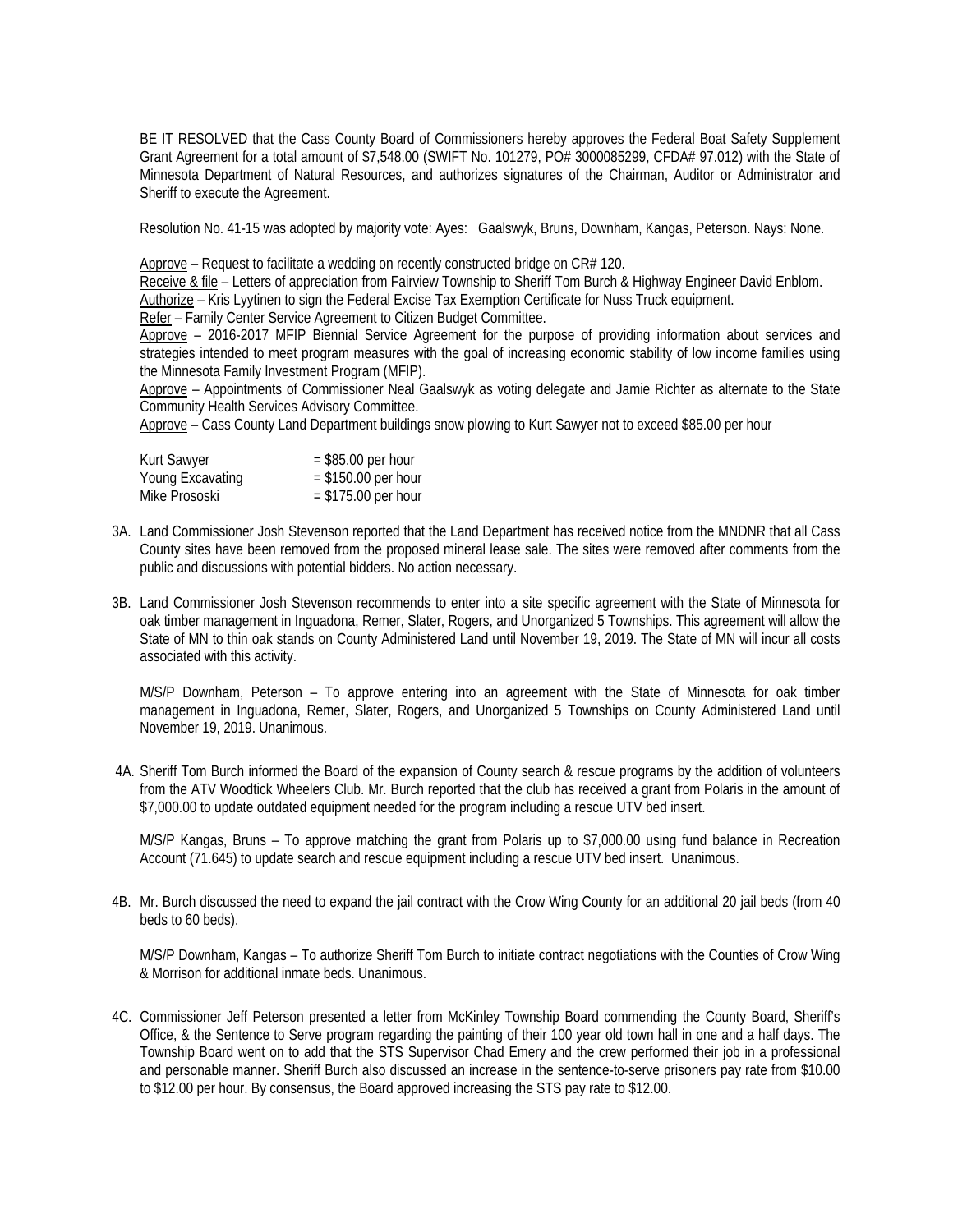5A. Mr. Enblom presented a resolution for final payment on contract #60125 (SAP 011-601-025 bridge replacement on CSAH 1.) Mr. Enblom added final cost on this contract was \$406,104.30 and was funded by State Aid Regular Construction and Bridge Bonding funds.

Commissioner Kangas offered Resolution No. 42-15 and moved its adoption, Commissioner Peterson seconded:

WHEREAS: Contract No. 60125 (SAP 011-601-025) has in all things been completed, and the County Board being fully advised in the premises,

NOW THEN BE IT RESOLVED, that we do hereby accept said completed project for and in behalf of the County of Cass and authorize final payment as specified herein.

Resolution No. 42-15 was adopted by majority vote: Ayes: Bruns, Downham, Gaalswyk, Kangas, Peterson. Nays: None.

5B. Highway Engineer Enblom, Darla Lenz and Todd Tisler of the Chippewa National Forest appeared before the Board to discuss the Master Stewardship Agreement that provides allows the Forest Service to pay the County for work activities on roads, trails and land restoration projects within the Chippewa National Forest.

 M/S/P Downham, Bruns – To approve the Master Stewardship Agreement that allows the Forest Service to pay the County for work activities on roads, trails and land restoration projects within the Chippewa National Forest. Unanimous.

5C. Construction/Design Engineer Laura Hadrava presented a resolution agreement with MnDOT to facilitate construction of the bridge replacement on CR 107 (Project SAP 011-598-008 – Bridge No. 88245).

Commissioner Kangas offered Resolution No. 43-15 and moved its adoption, Commissioner Peterson seconded:

Agreement to State Transportation Fund (Bridge Bonds) Grant Terms and Conditions SAP 011-598-008

WHEREAS, Cass County has applied to the Commissioner of Transportation for a grant from the Minnesota State Transportation Fund for construction of Bridge No. 11J16 on County Road 107; and

WHEREAS, the Commissioner of Transportation has given notice that funding for this bridge is available; and WHEREAS, the amount of the grant has been determined to be \$168,425.15 by reason of the lowest responsible bid; NOW THEREFORE, be it resolved that Cass County does hereby agree to the terms and conditions of the grant consistent with Minnesota Statutes, section 174.50, subdivision 5, clause (3), and will pay any additional amount by which the cost exceeds the estimate, and will return to the Minnesota State Transportation Fund any amount appropriated for the bridge but not required. The County Administrator and Board Chair are authorized to execute a grant agreement with the Commissioner of Transportation concerning the above-referenced grant.

Resolution No. 43-15 was adopted by majority vote: Ayes: Bruns, Downham, Gaalswyk, Kangas, Peterson. Nays: None.

5D. Mr. Enblom and Ms. Hadrava informed the Board of the interest by the Cass Lake-Bena School District to participate in the Safe Routes to School program and the request that Cass County be their sponsor/fiscal agent as a MnDOT alternatives project.

Commissioner Downham offered Resolution No. 44-15 and moved its adoption, Commissioner Bruns seconded:

WHEREAS, the Cass Lake Bena-Schools will be applying for a MnDOT Transportation Alternatives project as well as a MnDOT Safe Routes to School project, and

WHEREAS, this project is identified as Cass Lake-Bena Safe Routes to School, and

WHEREAS, as part of these programs Cass County sponsorship of the project is required.

IT IS RESOLVED that Cass County agrees to act as sponsoring agency for a project identified as Cass Lake-Bena Safe Routes to School located south of Cass Lake and has reviewed and approved the project as proposed. Sponsorship includes a willingness to secure and guarantee the local share of costs associated with this project and responsibility for seeing this project through to its completion, with compliance of all applicable laws, rules and regulations.